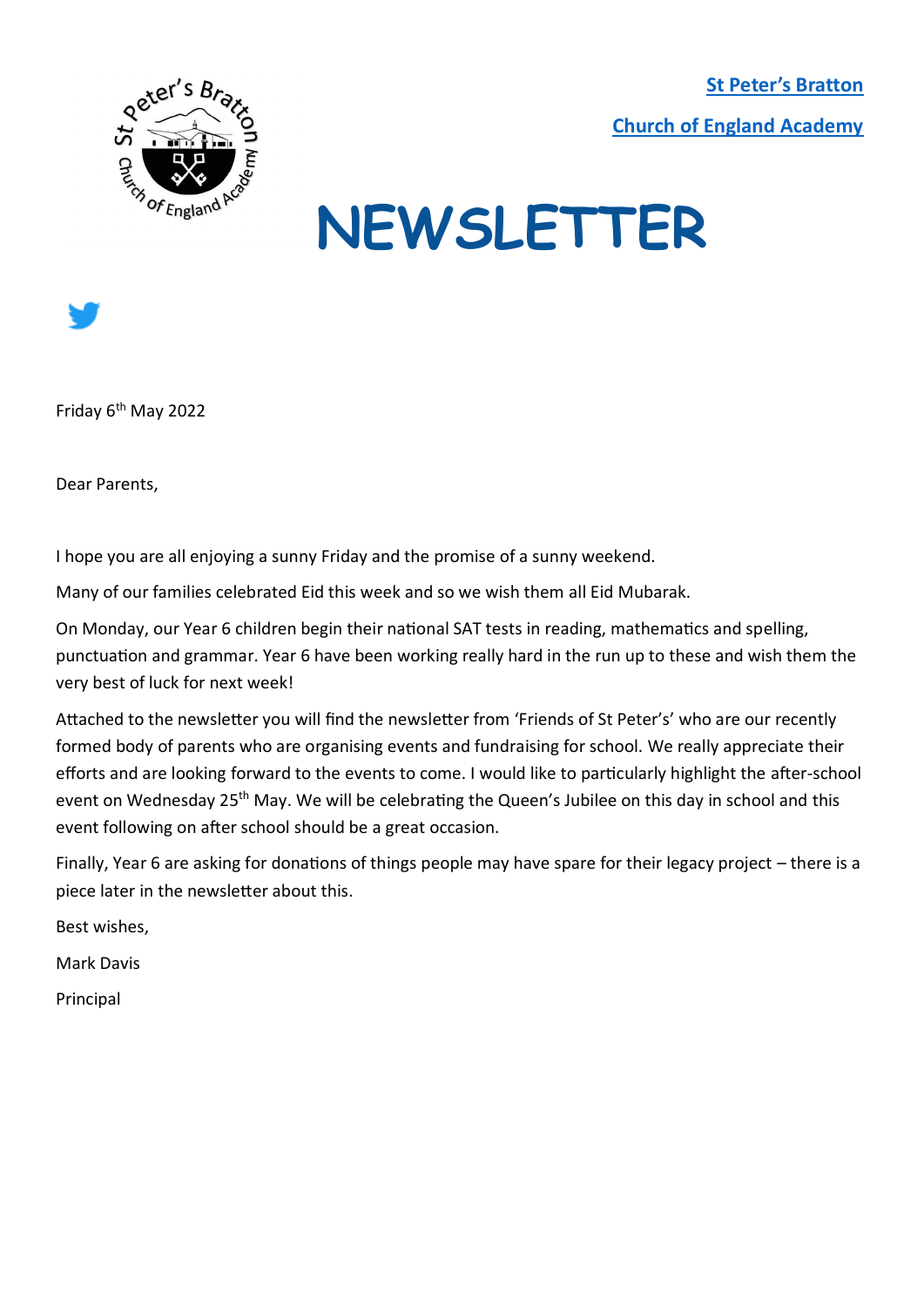#### UPDATES AND INFORMATION



In Maths this week Year 2 have started learning about time. They have recapped their Year 1 learning about o'clock and half past. They have then moved on to learning about quarter past and quarter to and then moving on to telling the time to 5 minutes. They have been using analogue clocks to support this understanding. It would be really helpful if the children could practise this at home to support their learning in class.

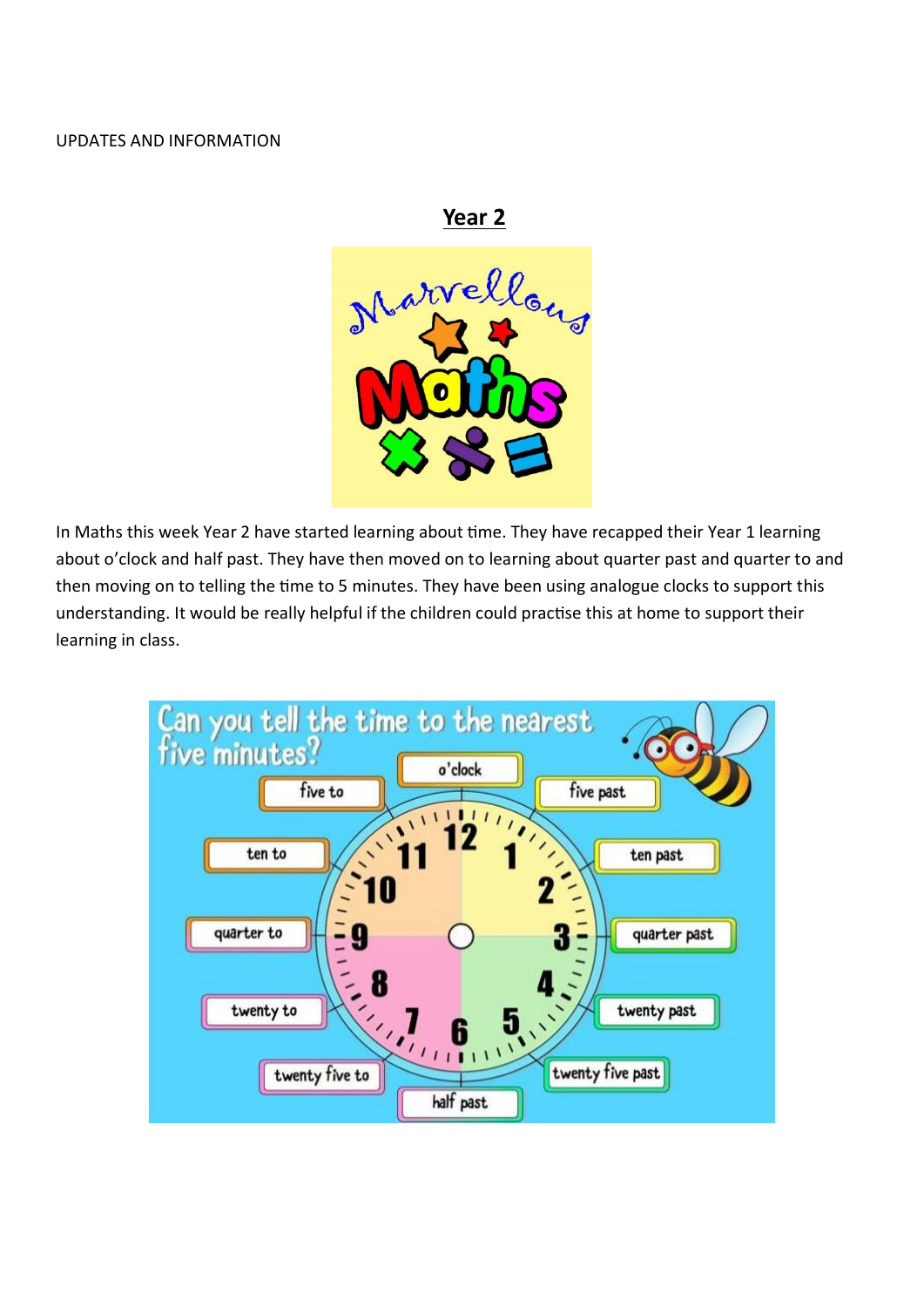

This term in art one of our topics will involve creating a piece of art to wear that can be used to create movement. We would be really grateful if each child could bring in an old t-shirt that is white or plain in colour that we can then create into their own piece of wearable art. If this could be brought into school with a name in that would be fantastic.

# **Year 6- Legacy Project- request for help!**

Some of you may remember that last year, our year 6s spent their last few weeks improving an area of the school grounds by the back playground.



We are going to set our current year 6s the challenge of improving a different part of school- the orchard. As you can see from the photos, it is a wonderful space, but it could be more inviting and inspiring and so the children will be spending their last half term, clearing, sorting, making things and planting in the space as their legacy for when they leave St Peter's.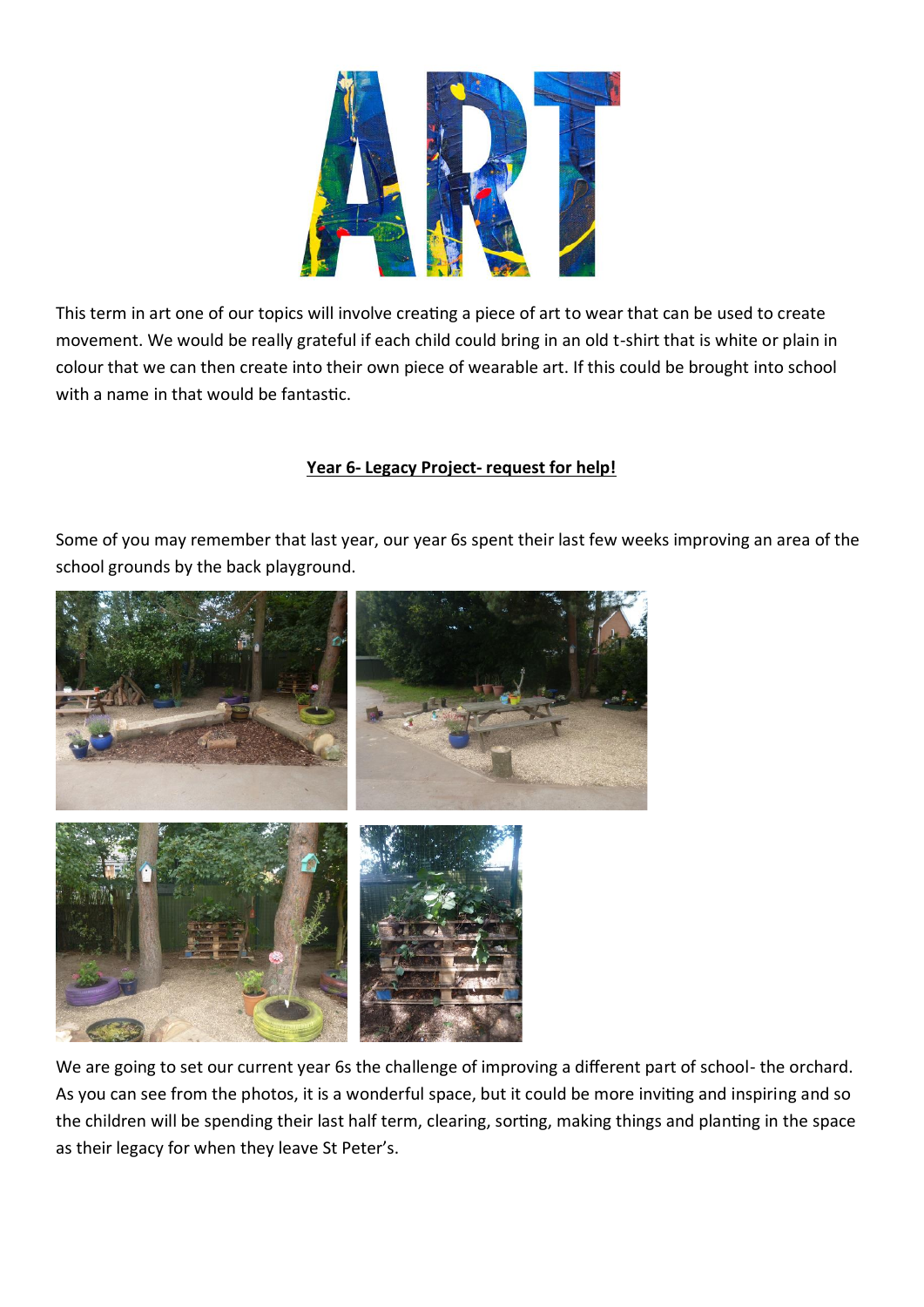

The children will be brainstorming their own ideas for the space in the next few weeks but in the meantime, we wondered whether any of you had any spare gardening resources that you may be able to donate:

- There are some raised beds, which could be turned into vegetable patches- if anyone has any seeds that would be very helpful
- Plant pots

If there is anything that you are able to offer, we would be very grateful! We will keep you updated on our progress and look forward to sharing the children's hard work with you.

# **History – Wow I didn't know that!**

Every month there are key historical anniversaries that happen. We are going to try and share some of these with you in the newsletter at the beginning of each month. Hopefully something will make you say, "Wow I didn't know that!"

| Date       | <b>Historical Event</b>                                   |
|------------|-----------------------------------------------------------|
| $6-12$ May | King Alfred defeats the Viking Army, 878 AD               |
| 8 May      | VE Day anniversary, 1945                                  |
| 11 May     | Alexander becomes Emperor of the Byzantine Empire, 912    |
| 12 May     | Birth of Florence Nightingale, 1820 - National Nurses Day |
| 30 May     | Founding of the European Space Agency, 1975               |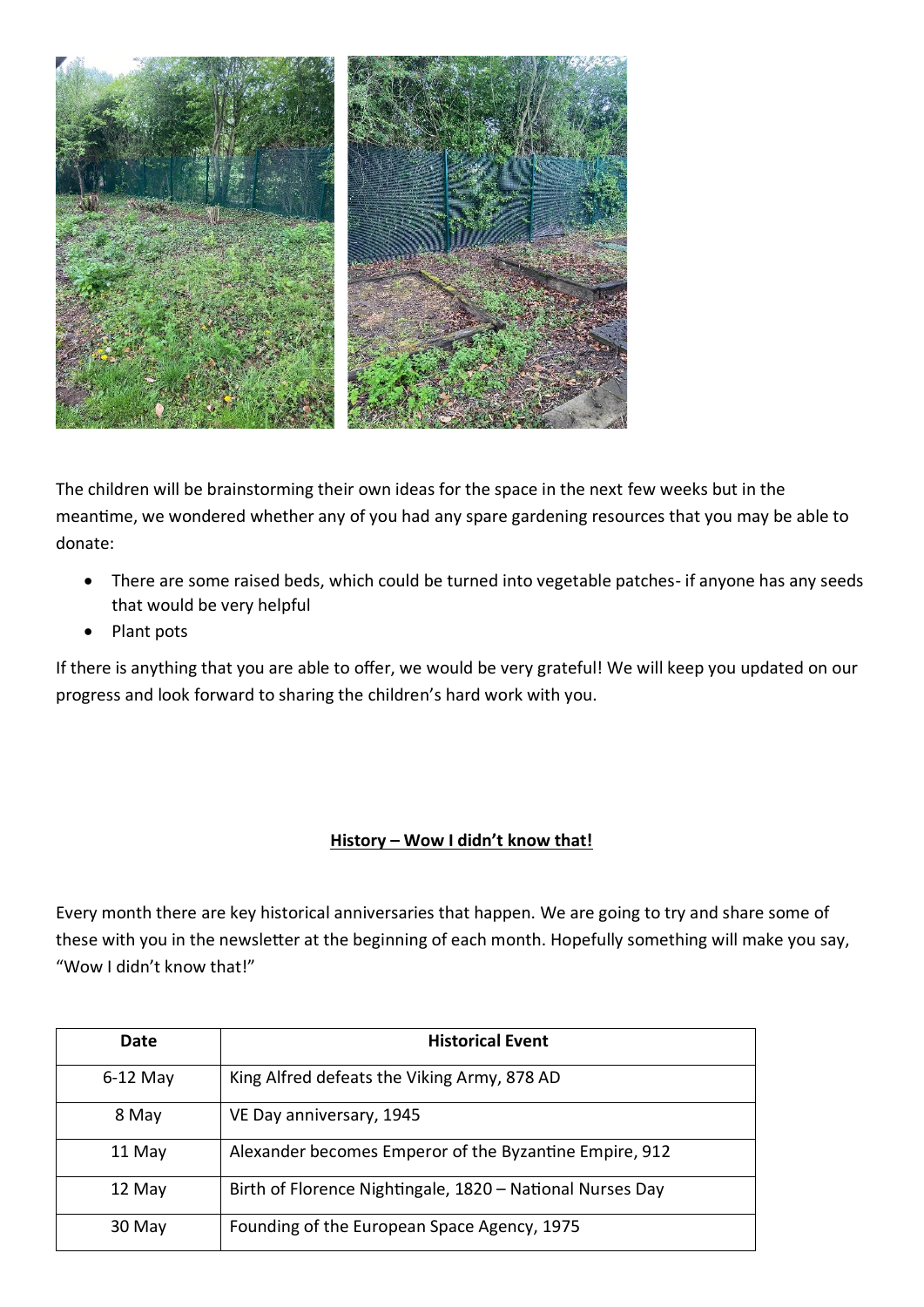### **May Half term holiday club**

We will be running holiday club from Thursday 26<sup>th</sup> May until Wednesday 2<sup>nd</sup> June. The sessions will run from 8.30AM until 4.30PM each day. We are unable to allow any children into the building before 8.30AM for insurance purposes. The cost per session is £20.00 per child. Bookings on MCAS open Friday  $6<sup>th</sup>$  May and will close Monday 16<sup>th</sup> May at 6.00PM (if you haven't registered to use wrap around care you won't be able to book the holiday club through MCAS, please contact the office for the forms to complete for registration, we are not able to accept bookings via email). We are unable to accept bookings after the date provided, due to getting equipment and organising staffing. Our theme for this half term is Spring and each day our activities will be focused on something relating to spring. Please see the planning below for the activities.

| Day of the       | 8.30am   | 9.00am  | 9.45am  | 10.00am-        | 11.00am   | 12.30Pm       | $1.00PM -$ | $2.00PM -$    | 2.45PM | $3.00$ PM $-$ |
|------------------|----------|---------|---------|-----------------|-----------|---------------|------------|---------------|--------|---------------|
| week             |          |         |         | 11.00am         |           |               | 2.00 PM    | 2.45PM        |        | 4.00 PM       |
|                  | 9.00am   | 9.45am  | 10.00am |                 | 12.20PM   | <b>1.00PM</b> |            |               | 3.00PM |               |
| Farm             | Animal   | Outside | Snack   | Sheep           | Inside    | Lunch         | Animal     | Cat and       | Snack  | Animal        |
| animals          | puppets  | free    |         | cupcakes        | free play | time          | quiz       | Mouse         |        | Wordsearch    |
| <b>Thursday</b>  |          | play    |         |                 |           |               |            | (outside)     |        |               |
| 26 <sup>th</sup> |          |         |         |                 |           |               |            |               |        |               |
|                  |          |         |         |                 |           |               |            |               |        |               |
| <b>Flowers</b>   | Cotton   | Outside | Snack   | Flower          | Inside    | Lunch         | Tinkerbell | Plant a       | Snack  | Flower        |
| Friday 27th      | bud      | free    |         | jammy           | free play | time          | movie      | seed          |        | colouring by  |
|                  | flower   | play    |         | shortbread      |           |               |            | (outside)     |        | numbers       |
|                  | painting |         |         |                 |           |               |            |               |        |               |
| <b>Ocean</b>     | Egg      | Outside | Snack   | Starfish        | Inside    | Lunch         | Finding    | Stuck in      | Snack  | Ocean quiz    |
| <b>Monday</b>    | box      | free    |         | <b>brownies</b> | free play | time          | Nemo       | the sand      |        | sheet         |
| 30 <sub>th</sub> | whale    | play    |         |                 |           |               | movie      | (outside)     |        |               |
| <b>Wildlife</b>  | Torn     | Outside | Snack   | Hedgehog        | Inside    | Lunch         | Wildlife   | <b>Nature</b> | Snack  | Wildlife      |
| Tuesday          | paper    | free    |         | bread           | free play | time          | quiz       | walk          |        | colouring     |
| 31 <sup>st</sup> | birds    | play    |         |                 |           |               |            |               |        |               |
| About me         | All      | Outside | Snack   | Flapjack        | Inside    | Lunch         | Inside     | Water         | Snack  | Body part     |
| Wednesday        | about    | free    |         | fingers         | free play | time          | out        | paint         |        | sheet         |
| 2 <sub>nd</sub>  | me       | play    |         |                 |           |               | movie      | handprints    |        |               |
|                  | sheet    |         |         |                 |           |               |            | (outside)     |        |               |

| LUNCHTIME VIPS! |                 |                                                                                  |
|-----------------|-----------------|----------------------------------------------------------------------------------|
| Isaac           | <b>R01</b>      | Impressing the lunchtime supervisors with such good<br>manners                   |
| Molly           | R <sub>02</sub> | You line up beautifully every day, you are a prefect role<br>model to your peers |
| Jackson         | 1R1             | Such good behaviour during lunch and following<br>instructions                   |
| Sophie R        | 1R2             | Behaving respectfully towards staff and peers                                    |